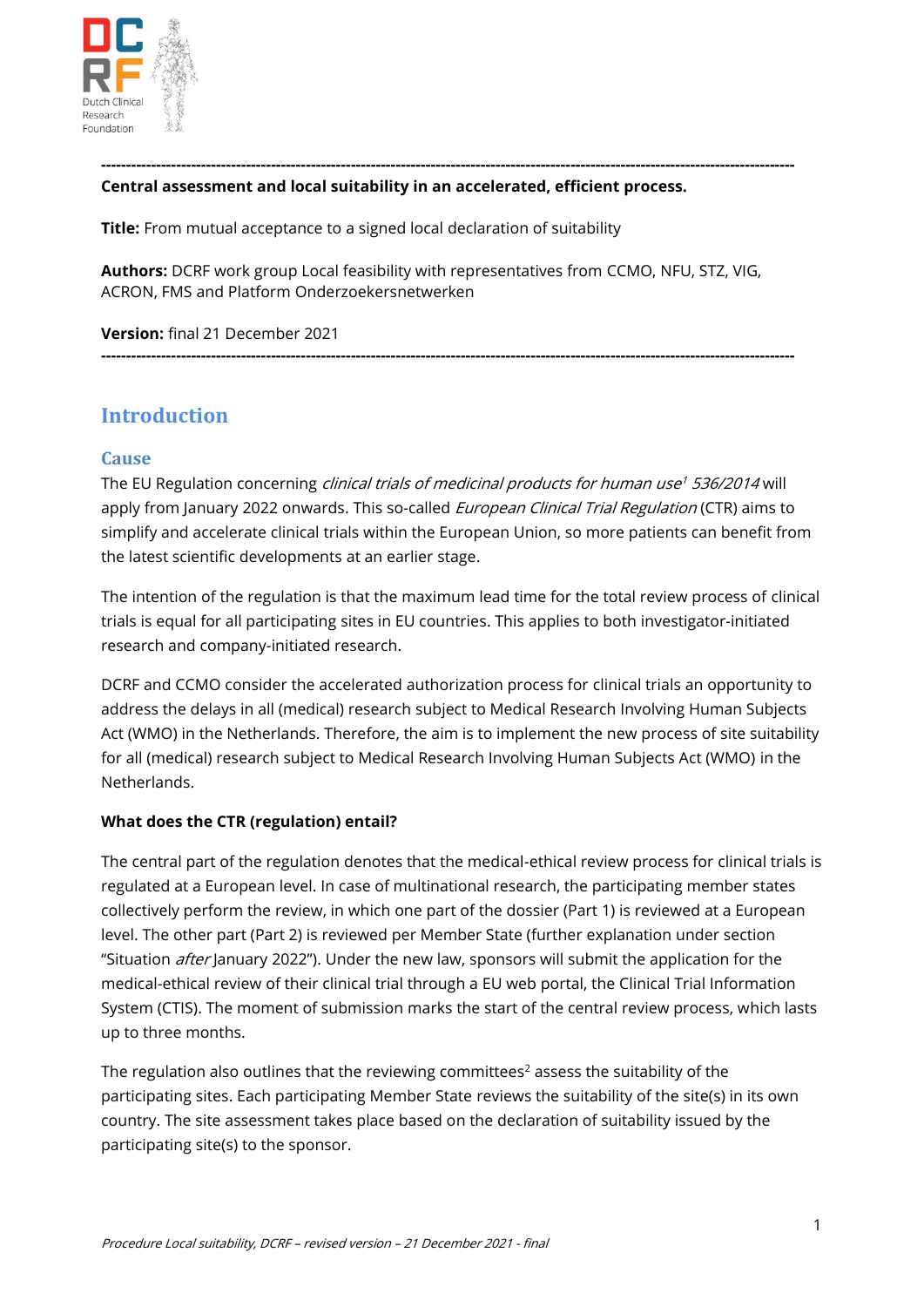

In the Netherlands, the participating sites issue the statement to the sponsor using the Site Suitability Declaration (Verklaring Geschiktheid Onderzoeksinstelling, VGO).

<sup>1</sup>The VGO process will be used only in clinical trials with medicinal products. The CTR is applicable for all studies subject to the WMO.  $2$  The CTR uses the term reviewing committee and not MREC.

## **The Netherlands: an attractive country for research**

To keep the Netherlands attractive for (international) sponsors (commercial and non-commercial) of clinical trials, it is necessary to accelerate the authorization process. This is possible through:

- Assessing the site suitability *before* submission to the reviewing committee, rather than afterwards, and
- Aligning the local feasibility assessment with the assessment by the reviewing committee.

The implementation of this procedure will contribute to keeping Dutch study sites attractive. After all, there will be competition from other participating Member States in multinational research. It is important to continue to participate in clinical trial as this contributes to:

- The knowledge level of doctors with regard to new and existing treatments;
- The possibility for patients to have access to new treatment methods in an early phase;
- The quality of care, due to a lack of knowledge of, and experience with new treatment options;
- Employment opportunities in both companies and sites.

For sponsors It is of importance to ensure a timely and complete submission of documents necessary for local agreements in the participating sites. For that, a participating site requires a minimum of 2 weeks. The sponsor should take this into consideration when determining the date of submission.

The sites must organize their processes in such a way that the VGO can be supplied to the sponsor in time, i.e. before the application for the central medical-ethical review has been submitted.

### **Situation** *after* **31 January 2022**

- 1. The submission process for medical-ethical review of clinical trials will change as a result of new EU legislation. This applies to both investigator-initiated and company-initiated trials.
- 2. The review of clinical trials in European Member States takes place centrally, by review committees in the participating countries, of which one of the Member States acts as the reporter (the so-called reporting Member State (rMS)), whereas Part 2 is reviewed by the individual Member States.
- 3. The standard research file submitted by the sponsors consists of two parts:
	- $\circ$  Part 1 (rMS, 1 country is responsible for reviewing of the central part)
		- Final version of the research protocol
		- Expected therapeutic benefits for public health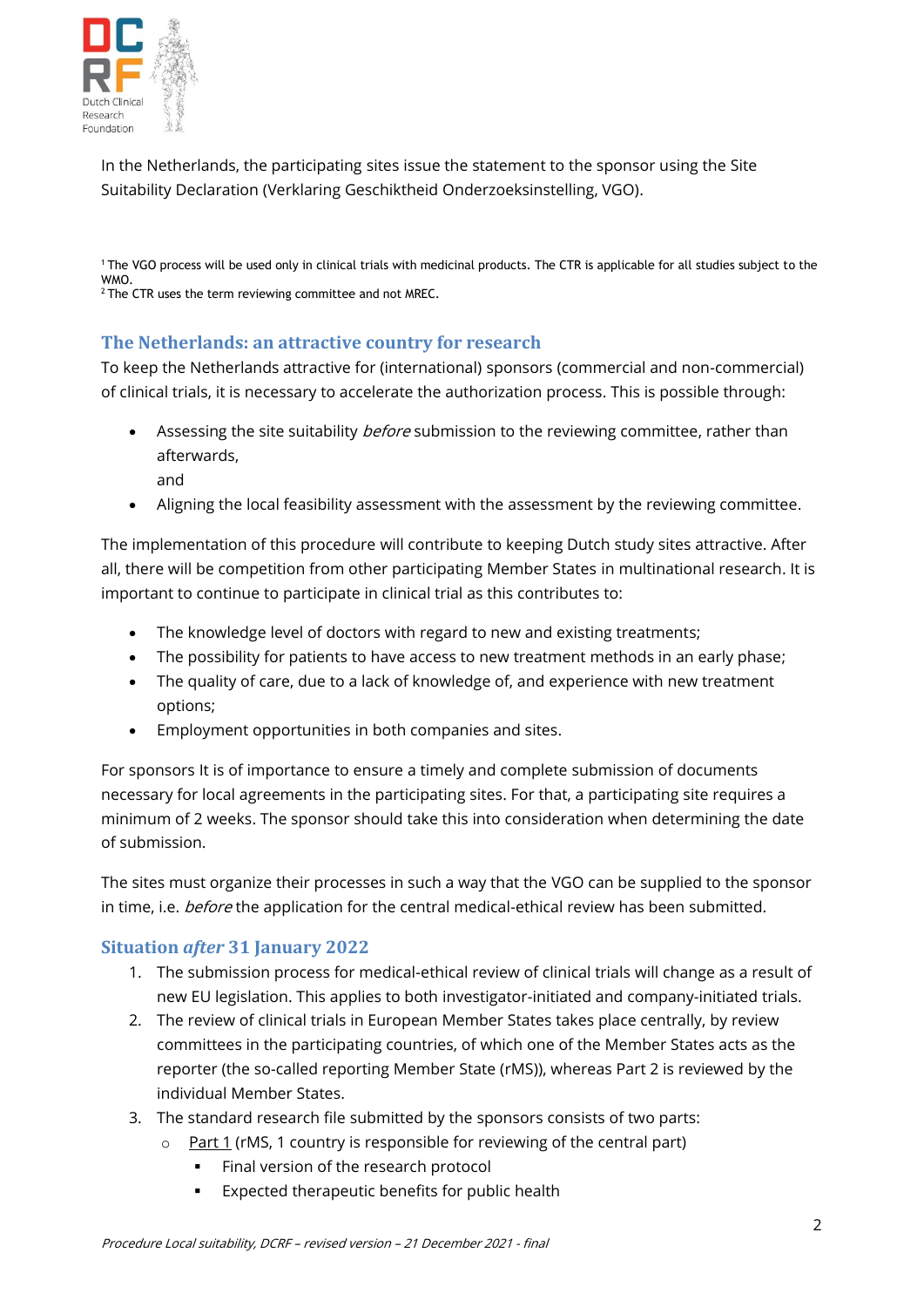

- Relevance of the clinical trial
- Risks and inconveniences for the trial subjects
- Reliability/robustness of the data
- Investigational Medicinal Product Dossier (IMPD): quality, production, safety, import IMPs/ AMPs
- Labelling
- **·** Investigator's Brochure (IB)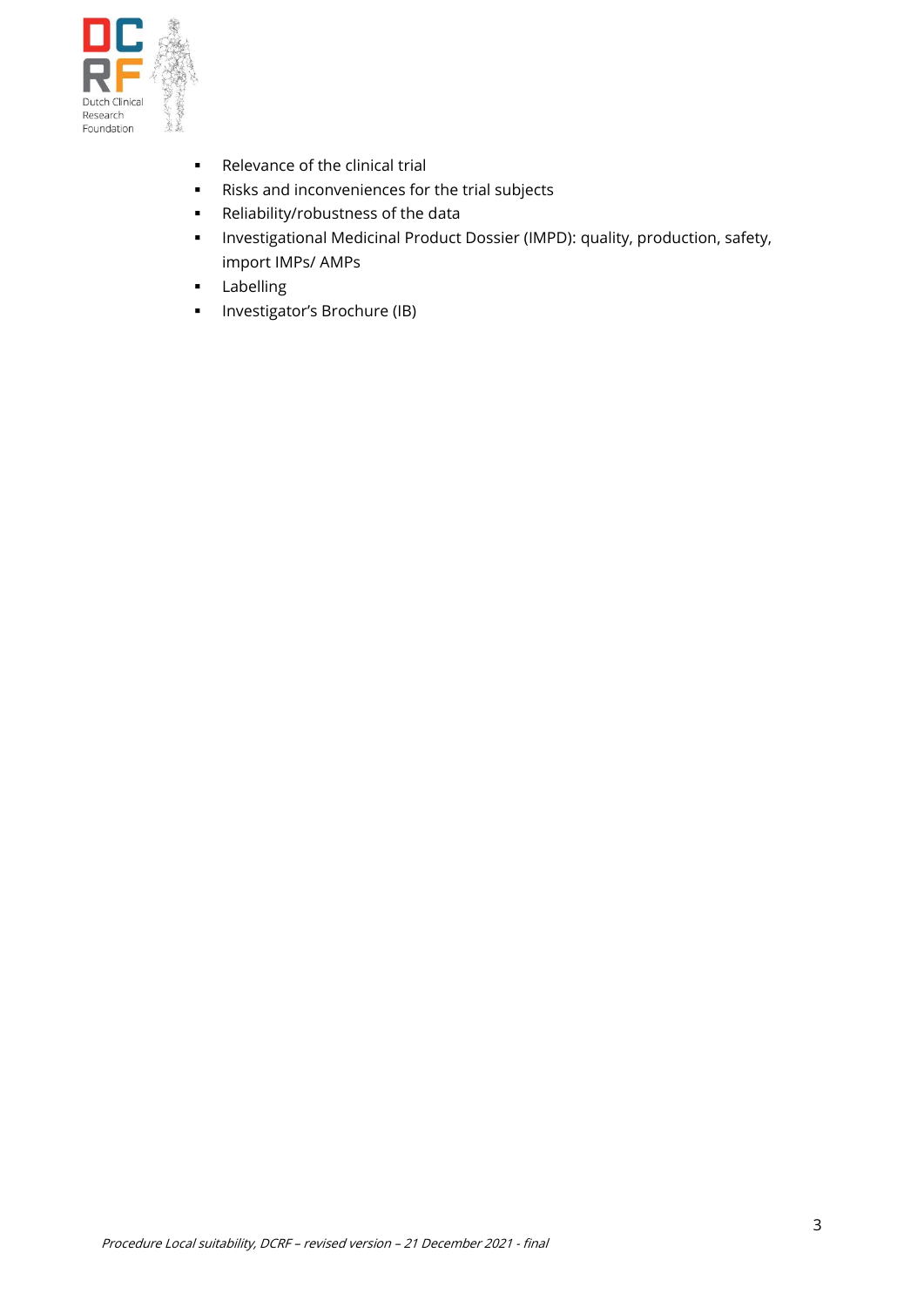

- $\circ$  Part 2 (individual Member State, every participating country is responsible for reviewing country-specific documents, the reviewing MREC is appointed by the National Clinical Trial Office (CCMO))
	- Subject Information Sheet (SIS) and Informed Consent Form (ICF) and informed consent procedure
	- Recruitment arrangements
	- **EXECTE FINANCIAL AND FINANCIA** Financial and other arrangements
	- Suitability of the investigator (Investigator Curriculum Vitae and Declaration of Interest) and Site Suitability (VGO)
	- Compliance with national requirements on data protection
	- Proof of Insurance cover or indemnification
	- Compliance with use of biological samples
	- Proof of payment fee
- 4. The submission of a review file takes place online via the CTIS portal of the European Medicines Agency (EMA). This also applies to trials that are conducted in the Netherlands only.
- 5. The sponsor determines the date of submission.
- 6. Review: In a multinational clinical trial, each Member State concerned receives Part 1 of the submission dossier and provides their feedback to the reporting member state (rMS), who collects the feedback and responds to the sponsor. The review of Part 2 is executed by each Member State concerned. In the Netherlands, the committee that reviews Part 1 also assesses and reports on Part 2.
- 7. Assignment of Part 2 of the research file to a review committee in the Netherlands is performed by the National Clinical Trial Office (CCMO).
- 8. The review procedure of Part 1 and Part 2 of the research file lasts a maximum of 3 months from the moment of submission.
- 9. The sponsor can only submit amendments after a review round has been completed. Adding a Member State and/or a participating site is considered as an amendment. Any subsequent review rounds also last a maximum of 3 months. It is the sponsor's decision whether to submit an amendment for the addition of a participating site.
- 10. The above applies to research to which CTR applies, i.e. clinical trials with medicinal products. In the Netherlands other research covered by the WMO will continue to be reviewed through a central Dutch MREC with parallel review through ToetsingOnline (CCMO). For these studies, the VGO will be used as an explanation of the site suitability for the reviewing committee. However, the timelines for submission of the review file and that of substantial amendments are unchanged under the current situation.

As of 1 November 2021 the use of the VGO is mandatory for all clinical trials with medicinal products covered by the WMO. For all other studies subject to Medical Research Involving Human Subjects Act (WMO), the VGO will become mandatory at a time yet to be determined (expected by mid-2022).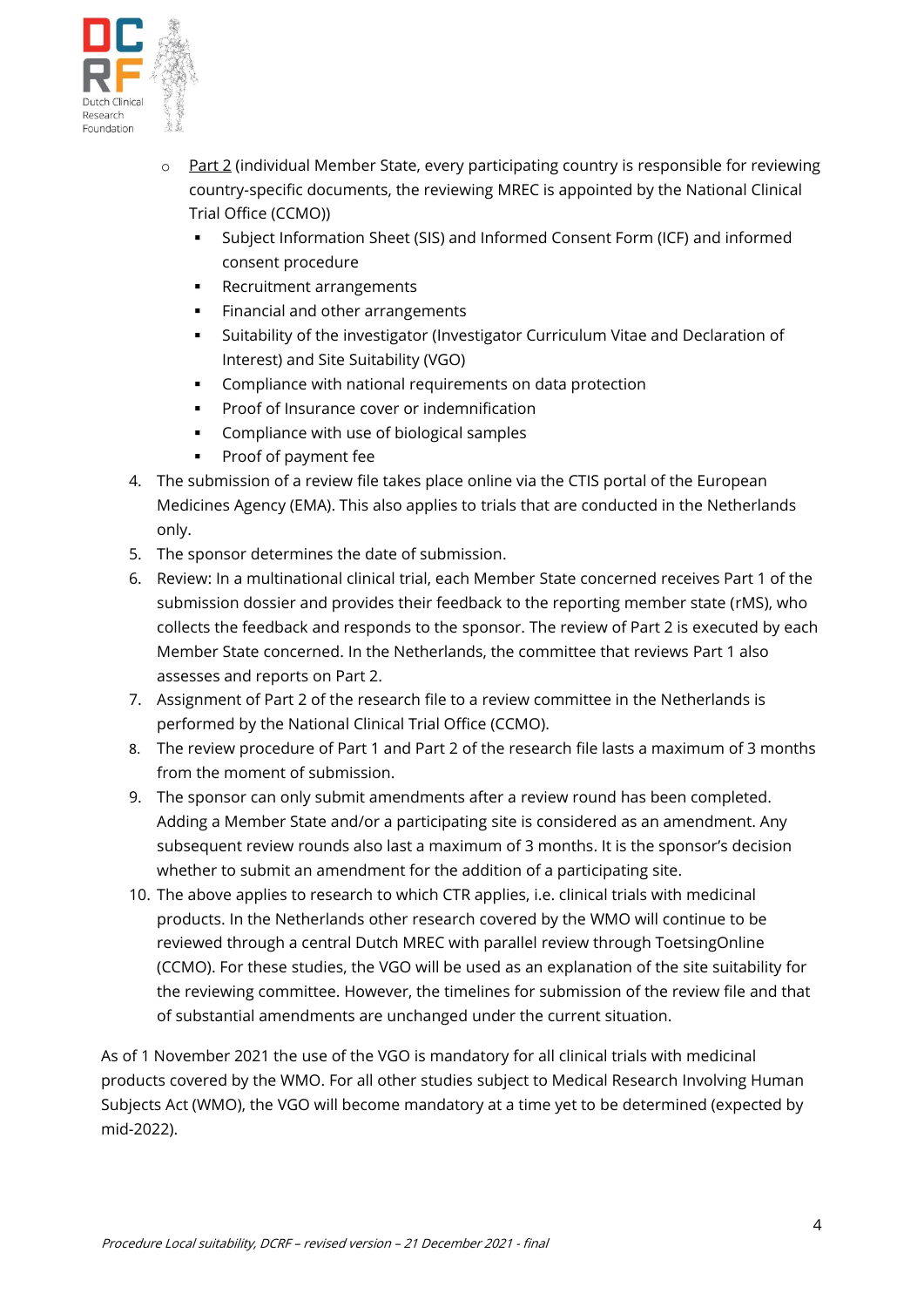

# **Procedure Local Suitability and local feasibility**

The members of the DCRF's Local Feasibility Task Force have made a proposal for a Site Suitability procedure, which describes the procedure for sponsors and investigators to quickly start up all research that is subject to Medical Research Involving Human Subjects Act (WMO). This means that the procedure will not only apply to clinical trials, but also to other research covered by the WMO and research that falls under the Medical Devices Regulation (MDR).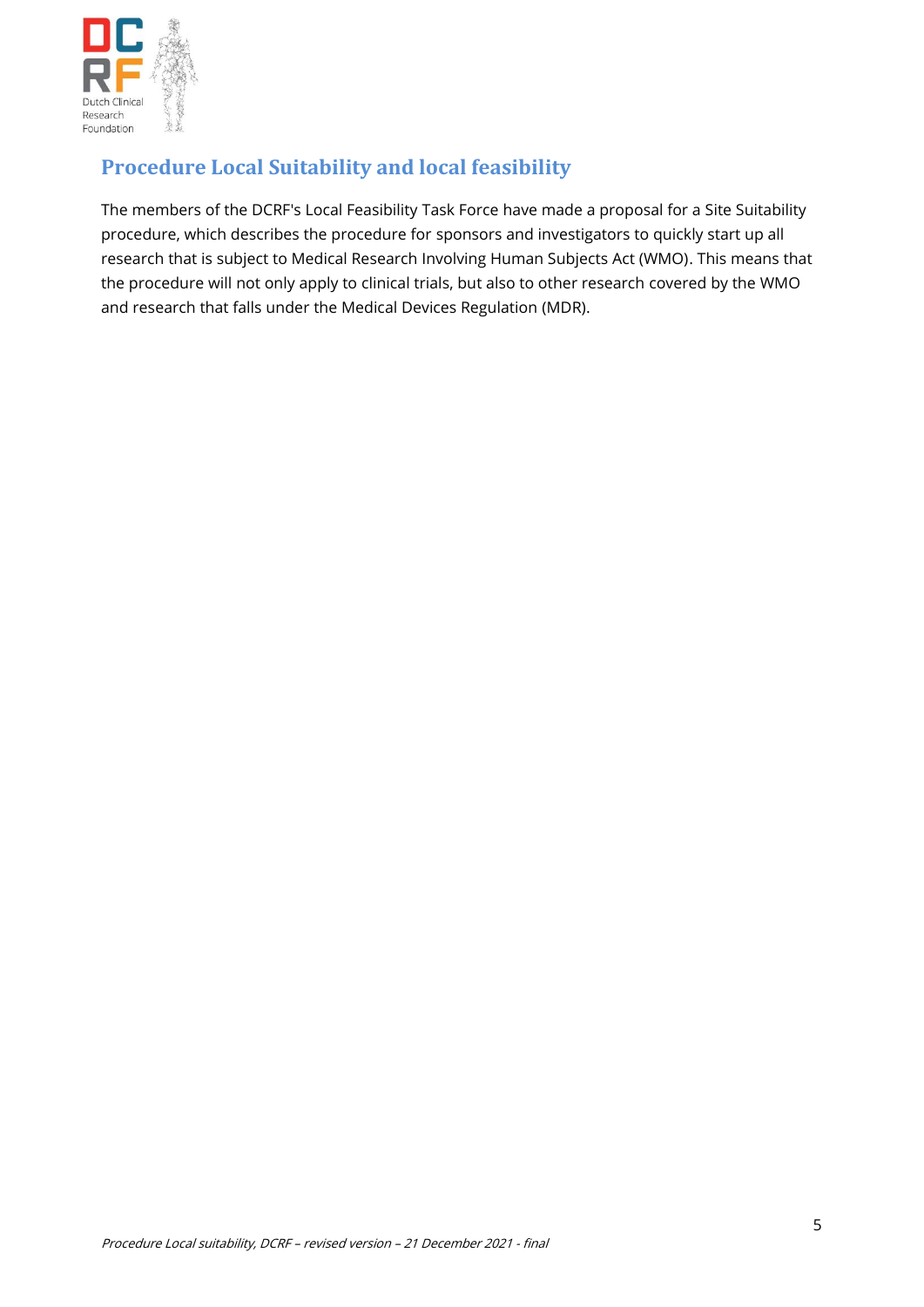

## **Aim**

The aim of the procedure is to ensure that the moment of first patient in follows as soon as possible after the clinical trial has been authorized by the review committee. With this approach, the start-up process of clinical trials in the Netherlands follows the requirements of the new European legislation (CTR). Following the procedure enables that:

- Sites can start faster, so that investigators make full use of the inclusion period for all research subject to Medical Research Involving Human Subjects Act (WMO);
- Dutch sites are attractive for (international) sponsors of research subject to Medical Research Involving Human Subjects Act (WMO);
- The Netherlands has a good competitive position to other EU countries.
- There is an unambiguous parallel and harmonized procedure for all research subject to Medical Research Involving Human Subjects Act (WMO);
- Innovations are brought to patients at an earlier stage.

### **Setup**

The core of the procedure is the time at which a complete research file is submitted for review in the CTIS portal (for clinical trials) or at Toetsingonline (for all other trials subject to Medical Research Involving Human Subjects Act (WMO).

The procedure describes:

- The activities that ought to take place during the pre-submission period;
- The activities that ought to take place during the review period, up to and including the inclusion of the first subject.

The procedure is divided into four steps; two steps during the pre-submission period and two steps after the moment of submission in the CTIS/Toetsingonline. The steps are explained in more detail below and then further elaborated with the activities for the sponsor and investigator.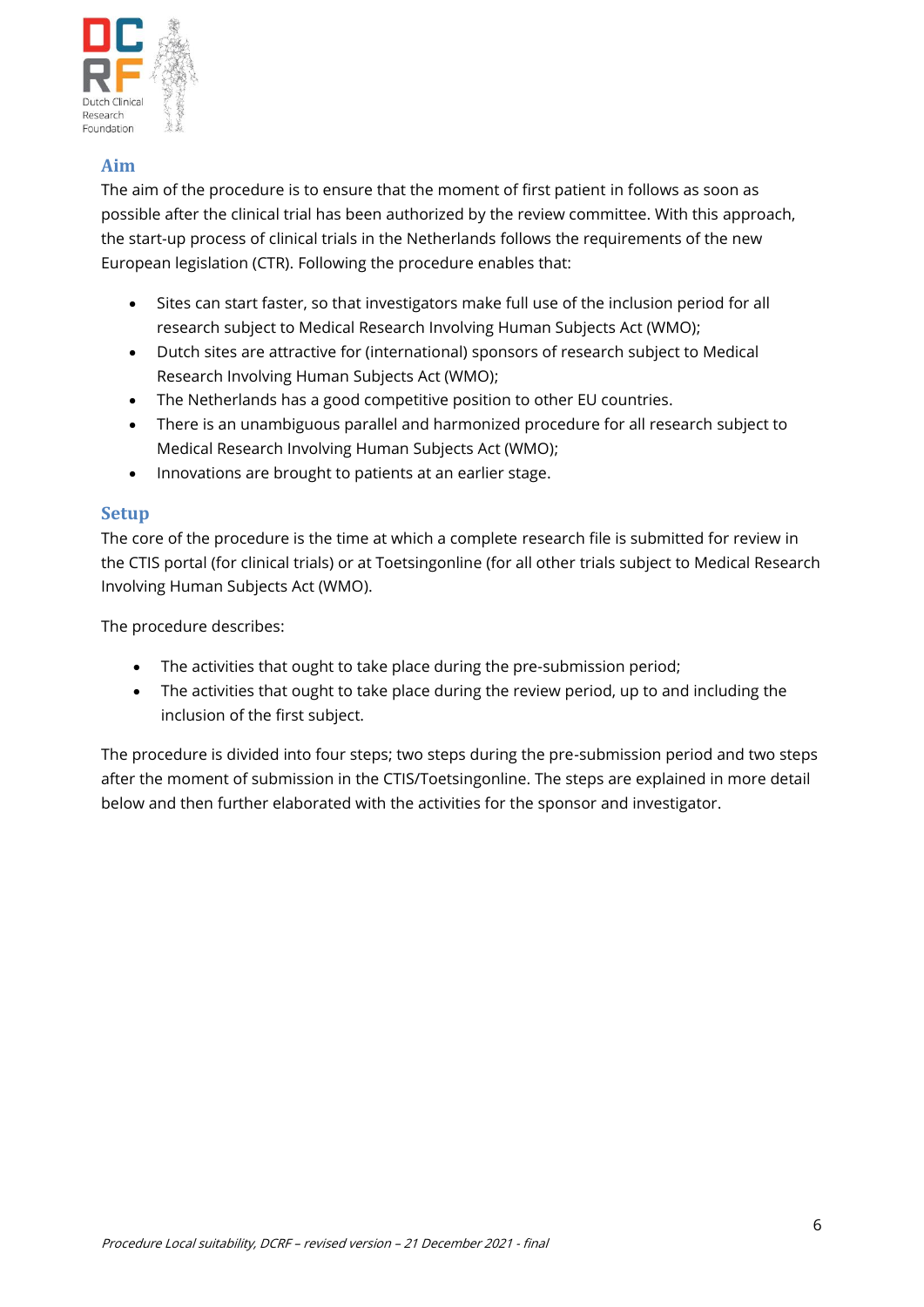



More information about the local feasibility procedure and the use of the VGO and the developed instruction training can be found at the DCRF academy[: https://dcrfacademie.nl/trainingen/vgo](https://dcrfacademie.nl/trainingen/vgo)

## **Local suitability and feasibility in 4 steps:**

#### **Step 1: Inventory of sites**

Step 1 is the period that the sponsor recruits trial sites. After a site has been selected, the sponsor submits the following documents to the local principal investigator: the protocol, the minimum global budget and the pre-filled VGO. The VGO translates the protocol into instructions for the supporting departments; what is required from the involved hospital departments to execute the protocol at the trial site?

### **Step 2: Arranging local suitability at the trial site**

During Step 2, the local principal investigator within the trial site discusses with the relevant supporting departments the feasibility of the procedures. The investigator arranges, if necessary, with the help of a research coordinator and/or the research office of their own site, that the outcome of this consultation is recorded in the Site Suitability Declaration Form (Verklaring Geschiktheid Onderzoeksinstelling, VGO). The VGO is the document that confirms the suitability of the study facilities. Part A of the VGO is used by the review committee when reviewing Part 2 of the research file (see section 'Situation after 31 January, 2022').

Part B and the appendices of the VGO outline what is expected of participating sites.

Part A is signed by the Board of Directors (Raad van Bestuur, RvB) or delegate to confirm the suitability of the site. This includes a conditionality clause that links the VGO to the Clinical Trial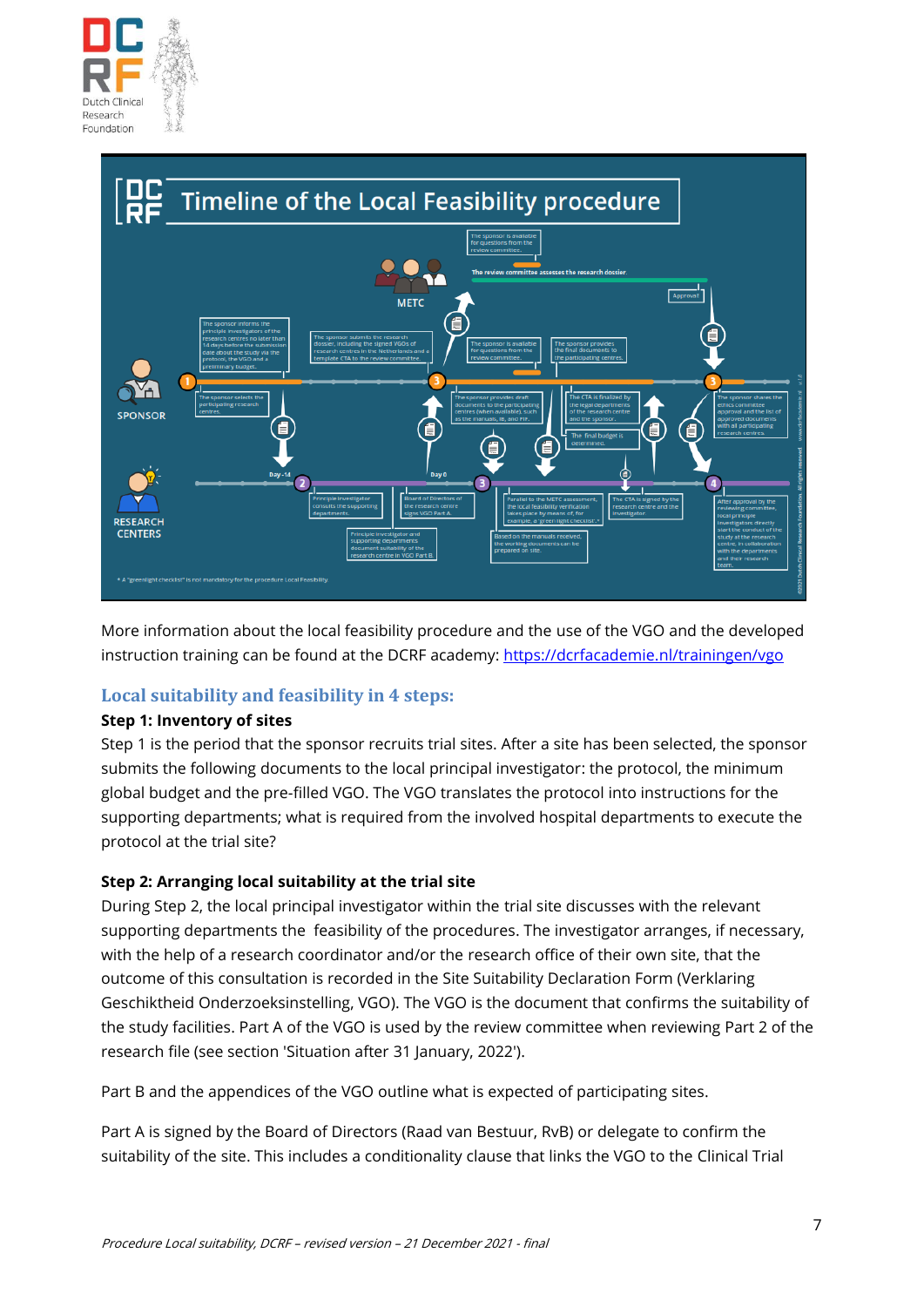

Agreement (CTA) and the approval of the reviewing committee. All three together constitute the legal basis for the start of a clinical trial.

During step 1, a minimal global budget is specified and this budget is further negotiated after the VGO has been signed. In principle, this minimum budget will only be reduced if procedures are deleted. This means that a site is never obliged to conduct the research for too low a fee.

A site can always choose to withdraw after signing the VGO.

#### **Step 3: Review of research by Reviewing Committee assessment of local feasibility**

Step 3 represents the period of time required by the Member States to review the clinical trial. During this period, the sponsor answers questions from the reviewing committee of the reporting Member State (rMS) as well as the questions from the Member State concerned (MSc).

In parallel, the preparation of the research is completed. This includes sharing relevant documents from the research file with the participating sites for the local files (Investigator Site File). With these documents, the local principal investigator can work with the departments involved during Step 3 on outlining the various working documents (manuals etc.). Various operational and financial agreements can also be further elaborated upon.

The sponsor will share the (final) documents, as mentioned in the Checklist Local feasibility as soon as possible after the question round of the review committee. The checklist contains the documents required by the site from the sponsor and investigator. Based on this documentation, the local feasibility procedure can be completed and the final budget can be determined with the sponsor. As soon as this process is completed, the clinical trial agreement (CTA) will be signed. In case after the medical-ethical review documents are changed, the sponsor shares the final versions, together with the review outcome with the participating sites.

#### **Step 4: Initiation-visit and start inclusion trial subjects**

Step 4 is the period after MREC approval. This includes: startup of the study and including the trial subjects.

### **Activities of the sponsor and investigator per step**

The steps mentioned above are further elaborated below.

#### **Step 1: Inventory of participating trial sites**

#### **Essential documents:**

• **Protocol**

In the protocol, the sponsor indicates in sufficient detail which procedures are required to execute the research. If available, this information can be supported with various (draft) manuals.

• **Site Suitability Declaration (Verklaring Geschiktheid Onderzoeksinstelling, VGO)** The sponsor provides a pre-filled, site-specific VGO, in which the Investigator can record the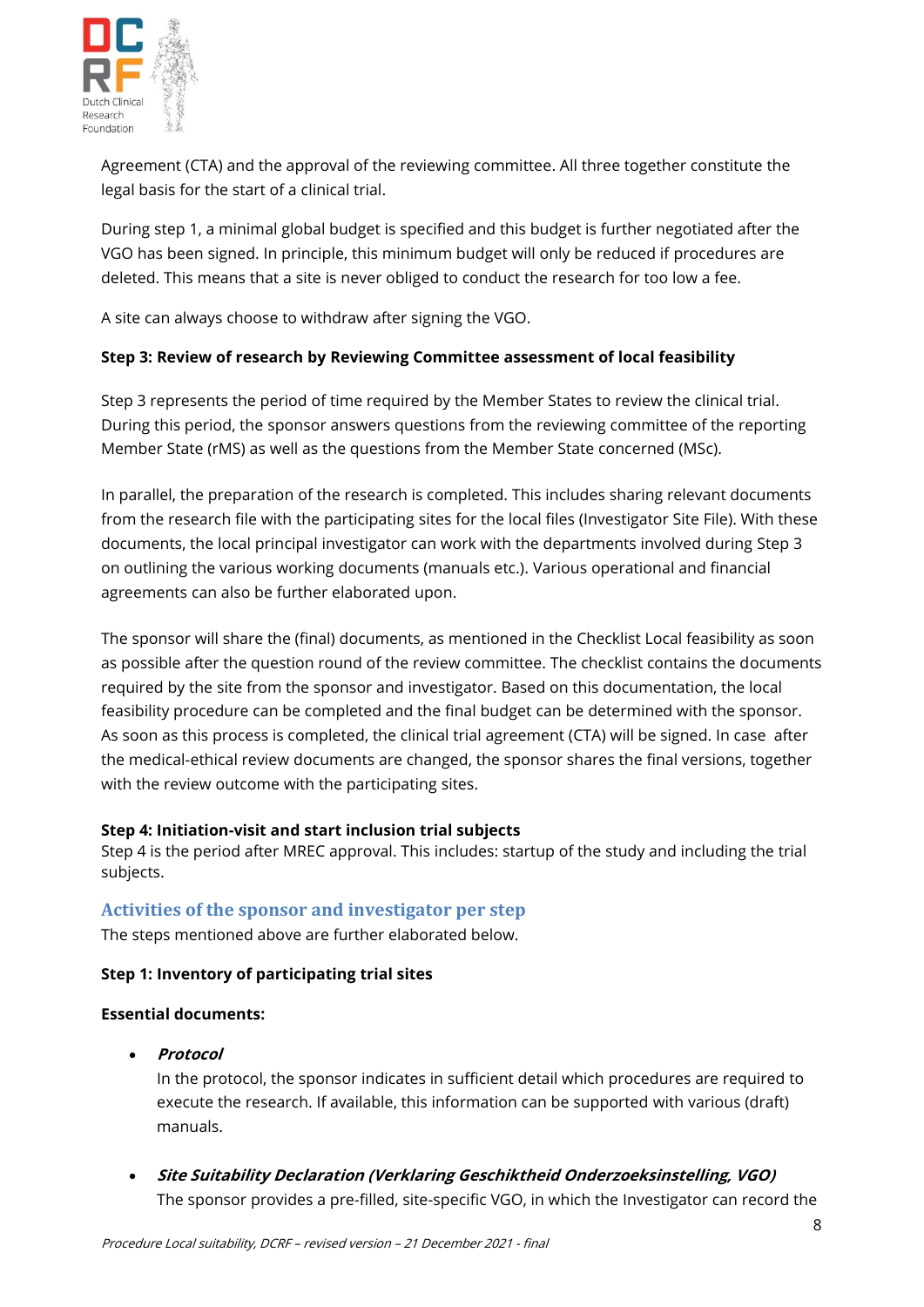

results of the suitability meeting. The latest version of the VGO can be downloaded from the CCMO website.

The VGO consists of Part A and Part B. By signing Part A, the Board of Directors/ management declares that its site is suitable for conducting the intended study. The signed version of Part A becomes part of Part 2 of the clinical trial application.

Part B of the VGO contains general information about the study, such as the sponsor's details, the title of the study, the study medication used, etc. This part also contains an appendix for all supporting departments involved, listing the necessary procedures during the study. The appendices are pre-filled by the sponsor, so the requirements are clear to the supporting departments. The Investigator together with the supporting departments can use this information to determine whether the study can be conducted at site.

### • **Estimated Budget and concept Clinical Trial Agreement (CTA)**

The sponsor provides an estimation of the minimal globally available budget.

The sponsor is advised to use one of the template CTAs that have been established for the Netherlands, and also to use the template Informed Consent Form (ICF).

The sponsor supplies the standard clinical trial agreement to record the arrangements. This standard contract contains a paragraph stating that when the contract is signed by the Board of Directors, before the review committee has authorized the study, the Board of Directors provides permission to the investigator, subject to conditions precedent, to execute the research at its site. The conditions precedent are:

- o approval for study execution by the reviewing committee;
- $\circ$  adjustment of the agreements in the contract, including financial agreements, if is necessary according to the assessment report of the reviewing committee.

## **In step 1 a concept Clinical Trial Agreement will be provided. The attachments including the details of the contract are completed during Steps 2 and 3, after which the contract can be signed.**

The latest version of the standard research contract (CTA) can be downloaded from the CCMO website.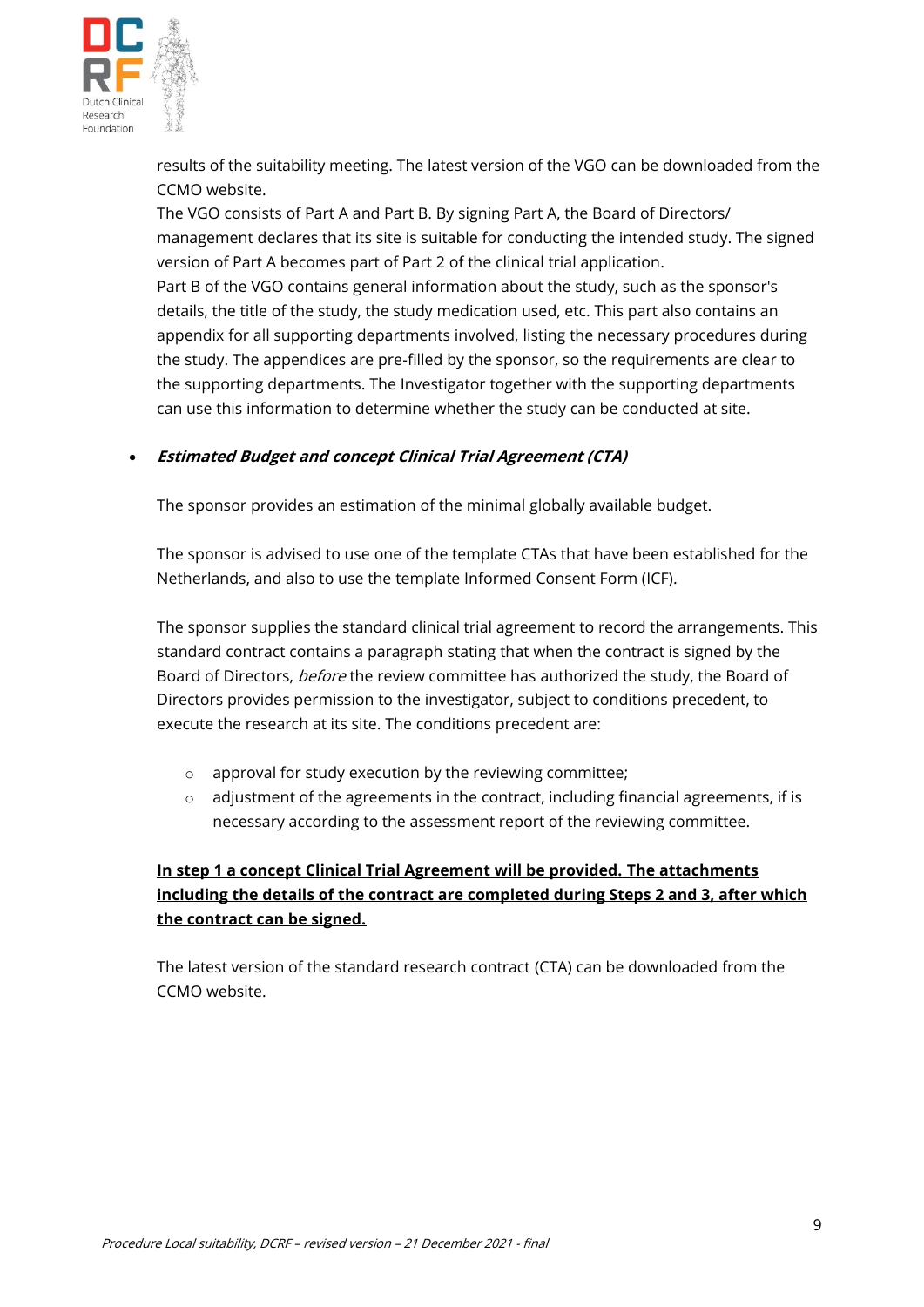

#### **Timelines**

The submission date for the central review is the deadline for the VGO. For clinical trials under CTR, this is the planned European submission in the CTIS portal. This date is determined by the sponsor (or the CRO concerned).

On the VGO, the sponsor states a date on which, at the latest, the Investigator is obliged to submit Part A of the VGO, signed by the Board of Directors (or its mandated party) to the sponsor. The Investigator needs at least 2 weeks to collect the information from the involved departments and to collect the signature from the Board of Directors, or its authorized representative. Following this, the sponsor needs a maximum of one week to process the supplied VGOs in the CTIS portal.

### **Step 2: Delivery of signed Part A of the VGO**

- 1. Establishment of site suitability in VGO:
	- a. Upon receipt of all relevant information (see Step 1) and prior to the submission of Part 2 of the research file, the local principal investigator possibly together with the research office (Wetenschapsbureau) and/or the research coordinator at the participating site discusses the study with all relevant supporting departments to determine local suitability.
	- b. During this consultation, the local principal investigator coordinates with all involved supporting departments, such as the pharmacy, the laboratory, the radiology department, etc. whether they would be able to participate in the research within planning and the globally available budget, based on the protocol and the site- and study-specific VGO.
	- c. During or after the suitability meeting, the local principal investigator/research coordinator/employee of the research office (Wetenschapsbureau) will record the outcome of the consultation based on Part B of the VGO.
- 2. Informing the Board of Directors:
	- a. The local principal investigator confirms the agreements made based on the information in Part B and the appendices of the VGO.
	- b. The information from part B of the VGO is sent to the (representative of the) Board of Directors for information. If the latter agrees to conduct the research at their site, they will ensure signing of Part A of the VGO.
- 3. Providing information about the suitability of the sites for the purpose of review:
	- a. The local principal investigator sends the Part A of the VGO, signed by the Board of Directors or its mandated authority, to the sponsor to submit for the review of Part 2 of the research file.
	- b. The local principal investigator sends the remaining required information to the sponsor for the research file:
		- i. Resumes (CV's)
		- ii. The contact details of the participating site for the ICF, in addition to the details of the data controller and the data protection officer of the site.
- 4. The sponsor submits the file in the CTIS/ToetsingOnline for the medical-ethical review.